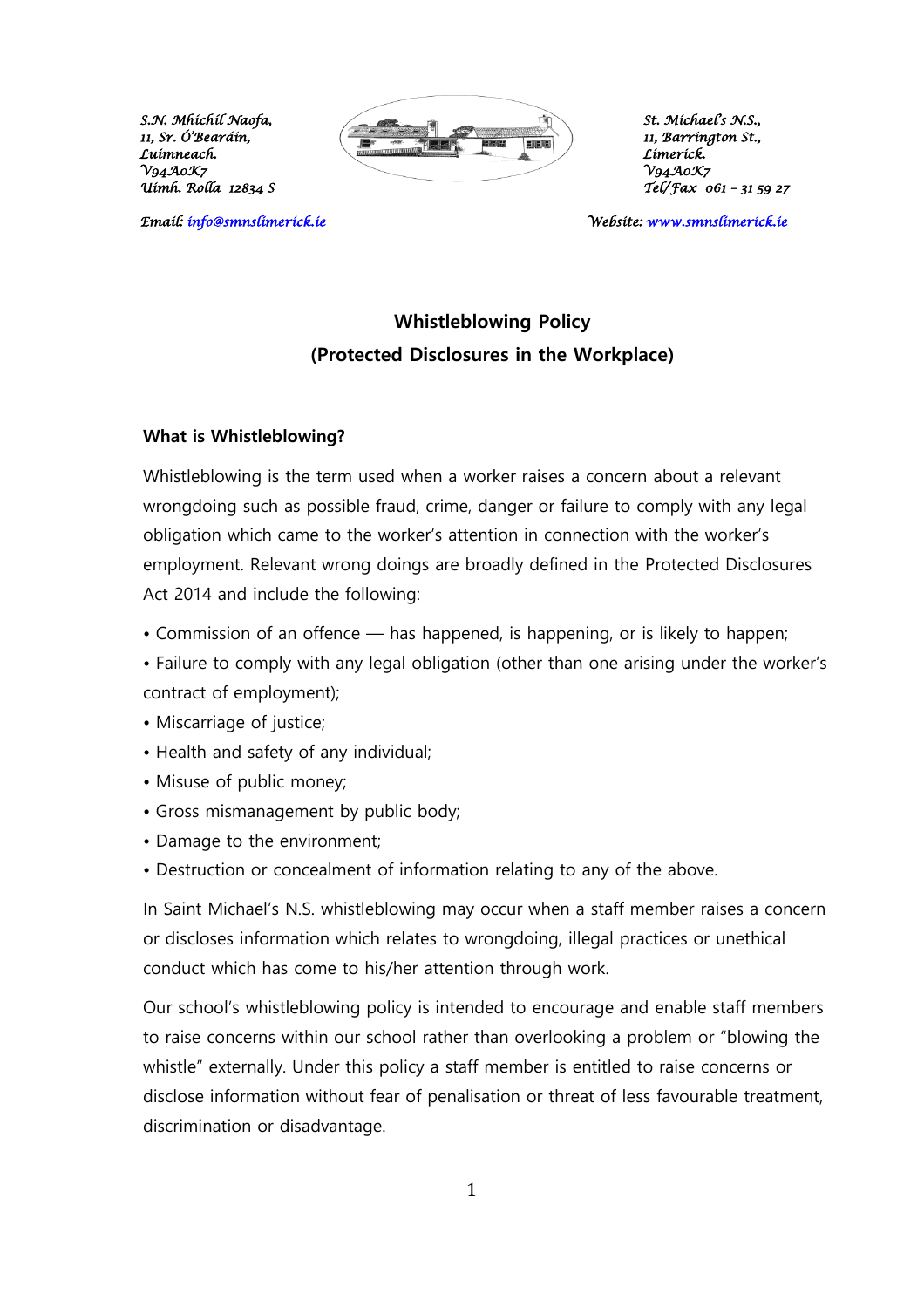## **Our Commitment**

Saint Michael's National School, in accordance with our school vision and ethos, is committed to maintaining an open culture with the highest standards of honesty and accountability where our staff members can report any concerns in confidence.

## **Who does the policy apply to?**

This policy applies to all staff members.

It is important to note that if a staff member has a concern in relation to his/her own employment or personal circumstances in the workplace it should be dealt with by way of the relevant Grievance Procedure (i.e. INTO grievance procedure for teachers; IMPACT grievance procedure for relevant staff members and his/her contractual grievance procedure for contracted staff members). Likewise, concerns arising in regard to workplace relationships should generally be dealt with through the Working Together: Procedures and Policies for Positive Staff Relations document agreed by INTO and school management bodies.

It is also important to note that this Whistleblowing Policy does not replace any legal reporting or disclosure requirements. Where statutory reporting requirements and procedures exist, these must be complied with fully.

## **Aims of the Policy**

- To encourage staff to feel confident and safe in raising concerns and disclosing information;
- • To provide avenues for staff to raise concerns in confidence and receive feedback on any action taken;
- • To ensure that staff receive a response where possible to their concerns and information disclosed;
- • To reassure staff that they will be protected from penalisation or any threat of penalisation.

## **What types of concerns can be raised?**

A concern or disclosure should relate to a relevant wrongdoing such as possible fraud, crime, danger or failure to comply with any legal obligation which has come to a staff member's attention in connection with his/her employment and about which he/she has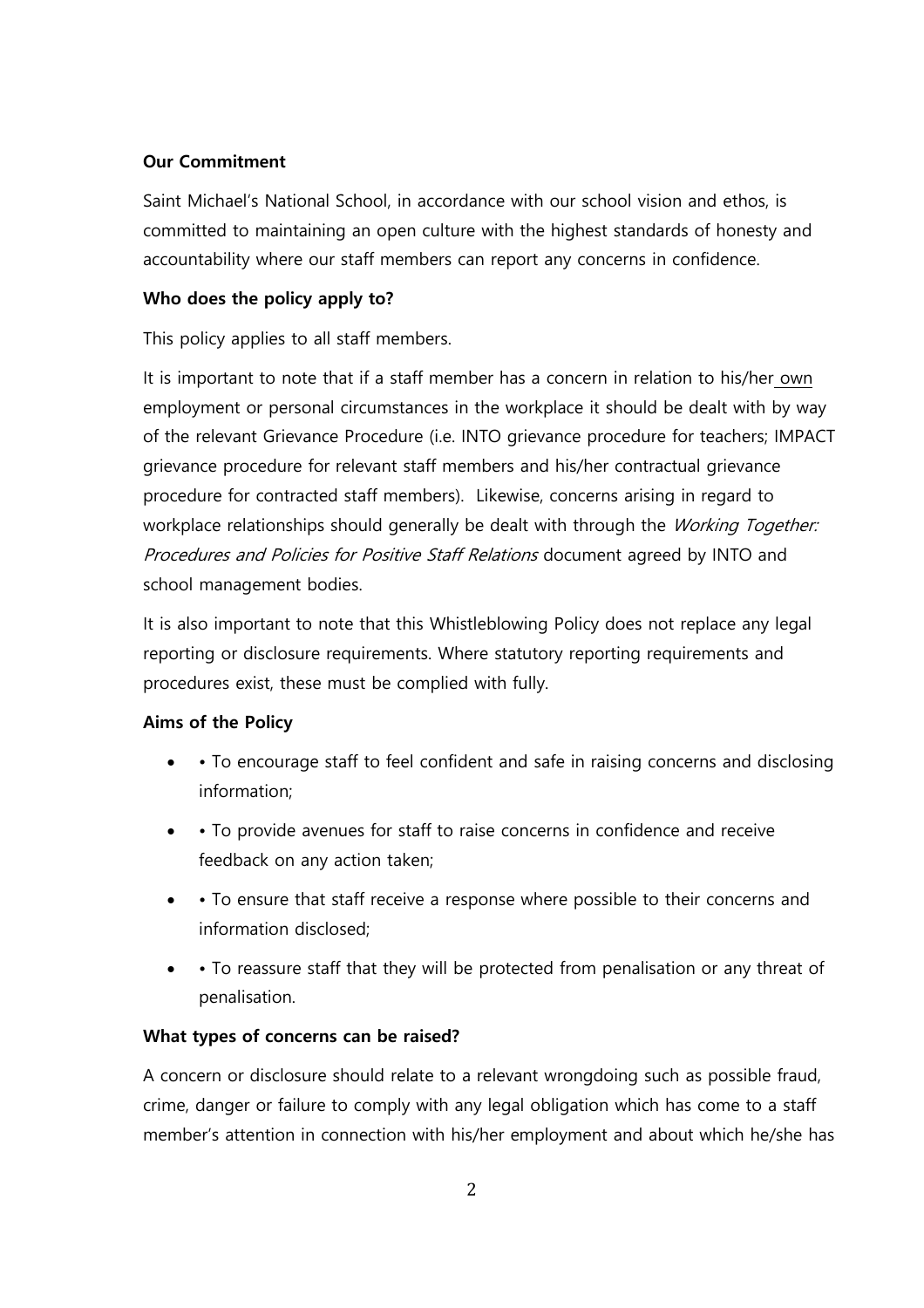a reasonable belief of wrongdoing.

### **What types of concerns should not be raised under this Procedure?**

A personal concern, for example a grievance around a staff member's own contract of employment, would not be regarded as a whistleblowing concern and would be more appropriately processed through the relevant Grievance Procedure.

### **Safeguards and Penalisation**

A worker who makes a disclosure and has a reasonable belief of wrongdoing will not be penalised by the school, even if the concerns or disclosure turn out to be unfounded.

Penalisation includes suspension/dismissal, disciplinary action, demotion, discrimination, threats or other unfavourable treatment arising from raising a concern or making a disclosure on the basis of reasonable belief for doing so. If a staff member believes that he/she is being subjected to penalisation as a result of making a disclosure under this procedure, he/she should inform the Principal or Chairperson of the Board of Management immediately.

Staff members who penalise or retaliate against those who have raised concerns under this policy will be subject to disciplinary action.

Staff members are not expected to prove the truth of an allegation. However, they must have a reasonable belief that there are grounds for their concern. It should be noted that appropriate disciplinary action may be taken against any staff member who is found to have raised a concern or raised a disclosure with malicious intent.

### **Confidentiality**

This school is committed to protecting the identity of the staff member raising a concern and ensures that relevant disclosures are treated in confidence. The focus will be on the wrongdoing rather than the person making the disclosure. However, there are circumstances, as outlined in the Act, where confidentiality cannot be maintained, particularly in a situation where the staff member is participating in an investigation into the matter being disclosed. Should such a situation arise, the school will make every effort to inform the staff member that his/her identity may be disclosed.

### **Raising a Concern Anonymously**

A concern may be raised anonymously. However, on a practical level, it may be difficult to investigate such a concern. The school would encourage staff members to put their names to allegations, with an assurance of confidentiality where possible, in order to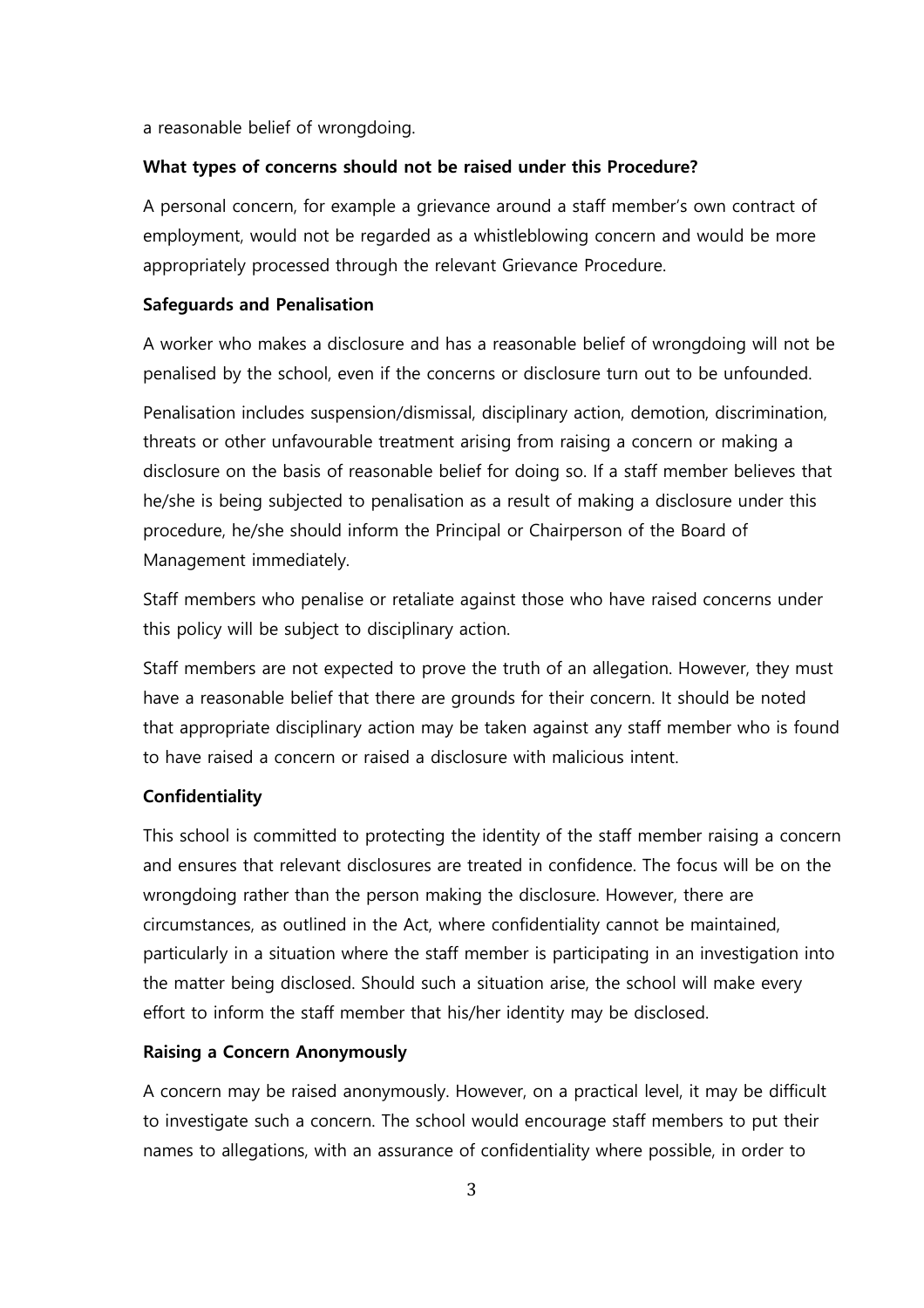facilitate appropriate follow-up. This will make it easier for the school to assess the disclosure and take appropriate action including an investigation if necessary.

## **Procedure**

## **Raising a Concern**

#### $\blacksquare$ Ξ **Who should you raise your concern with?**

As a first step, appropriate concerns should be raised with the Principal or Deputy Principal. However, should a staff member not wish to use this route, for example given the seriousness and sensitivity of the issues involved, he/she should approach the Chairperson of the Board of Management.

#### $\ddot{\phantom{a}}$ Ī **How to raise a concern**

Concerns may be raised verbally or in writing. Should a staff member raise a concern verbally, a discussion will take place between him/her and the Principal/Deputy Principal/Chairperson of Board of Management, and the staff member may be advised to put the concern in writing, if it is decided between both parties that there is merit to the concern or disclosure. The written concern/disclosure should give the background and history of the concern, giving relevant details, insofar as is possible, such as dates, sequence of events and description of circumstances.

The earlier the concern is expressed, the easier it will be for the school to deal with the matter quickly.

Having received the written concern, representatives from the Board of Management will arrange a meeting to discuss the matter with the staff member on a strictly confidential basis. It will need to be clarified at this point if the concern is appropriate to this procedure or is a matter more appropriate to other procedures, for example the Grievance or Adult Bullying procedures. The staff member can choose whether or not he/she wants to be accompanied by a colleague or a trade union representative. In regard to confidentiality, it is important that there should be an awareness of respecting sensitive school information, which, while unrelated to the disclosure, may be disclosed in the course of a consultation or investigation process.

#### $\ddot{\phantom{a}}$ Ī **Dealing with the disclosure**

Having met with the staff member in regard to his/her concern and clarified that the matter is in fact appropriate to this procedure, the Board of Management or its representatives will carry out an initial assessment to examine what actions are needed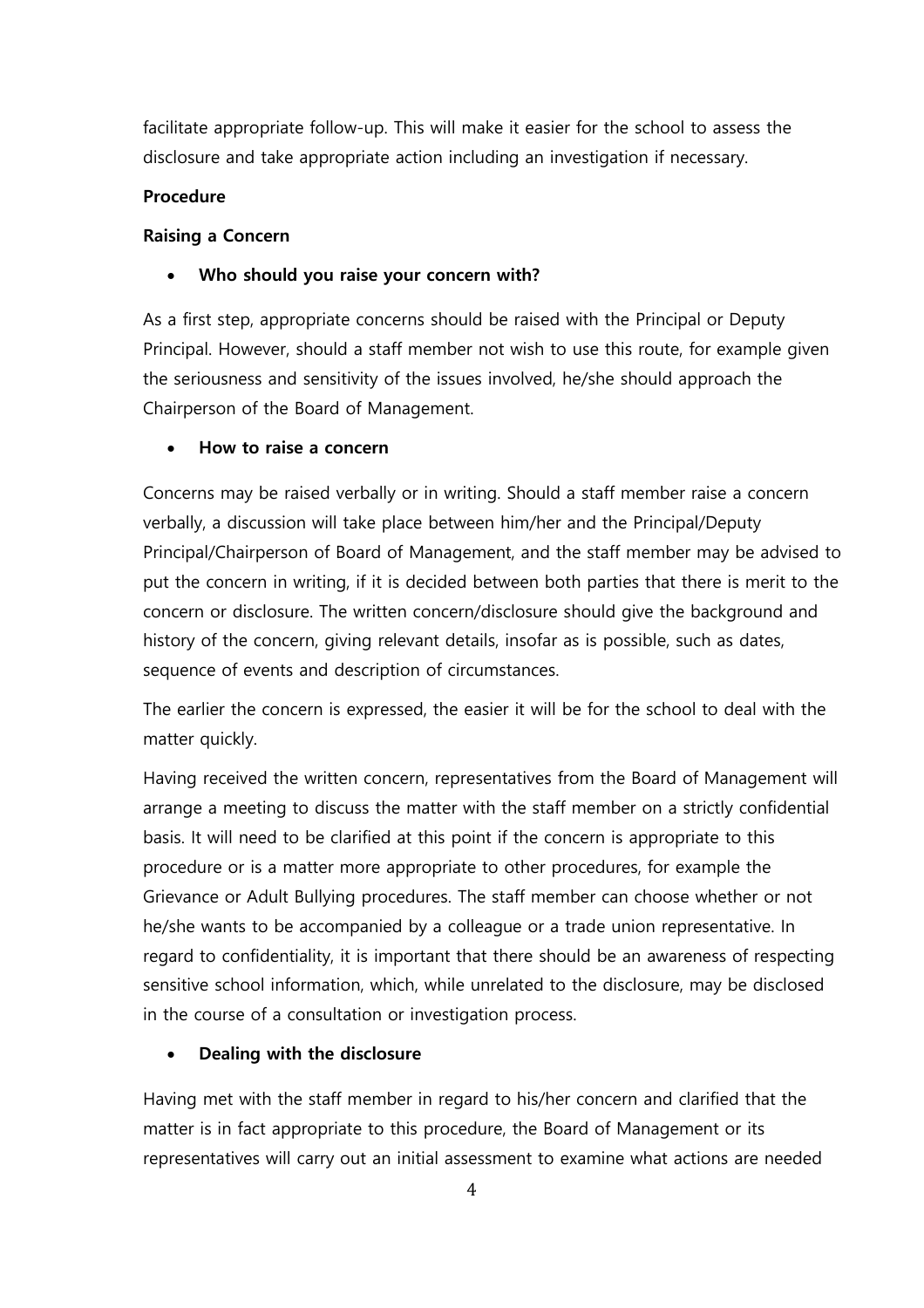to be taken to deal with the matter. This may involve simply clarifying certain matters, clearing up misunderstandings or resolving the matter by agreed action without the need for an investigation.

If, on foot of the initial assessment, it is concluded that there are grounds for concern that cannot be dealt with at this point, an investigation will be conducted which will be carried out fairly and objectively. The form and scope of the investigation will depend on the subject matter of the disclosure.

Disclosures may, in the light of the seriousness of the matters raised, be referred immediately to the appropriate authorities. Likewise, if urgent action is required (for example to remove a health and safety hazard), this action will be taken.

It is important that staff members feel assured that a disclosure made under this policy is taken seriously and that the staff member is kept informed of steps being taken in response to the disclosure. In this regard the school undertakes to communicate with the relevant staff member as follows:

- • Acknowledge receipt of the disclosure and arrange to meet with the relevant staff member as outlined above;
- Inform the staff member of how it is proposed to investigate the matter and keep him/her informed of actions, where possible, including the outcome of any investigation, and, should it be the case, why no further investigation will take place. However it is important to note that sometimes the need for confidentiality and legal considerations may prevent the school from giving the staff member specific details of an investigation.
- $\overline{\phantom{a}}$  • Inform the staff member of the likely time scales in regard to each of the steps being taken, but in any event, commit to dealing with the matter as quickly as practicable.

It is possible that in the course of an investigation the staff member may be asked to clarify certain matters. To maximise confidentiality, such a meeting can take place outside of the school and he/she can choose whether or not to be accompanied by a colleague or trade union representative.

Where a concern is raised or a disclosure is made in accordance with this policy, but the allegation is subsequently not upheld by an investigation, no action will be taken against the staff member making the disclosure and the staff member will be protected against any penalisation. It is important to note that if an unfounded allegation is found to have